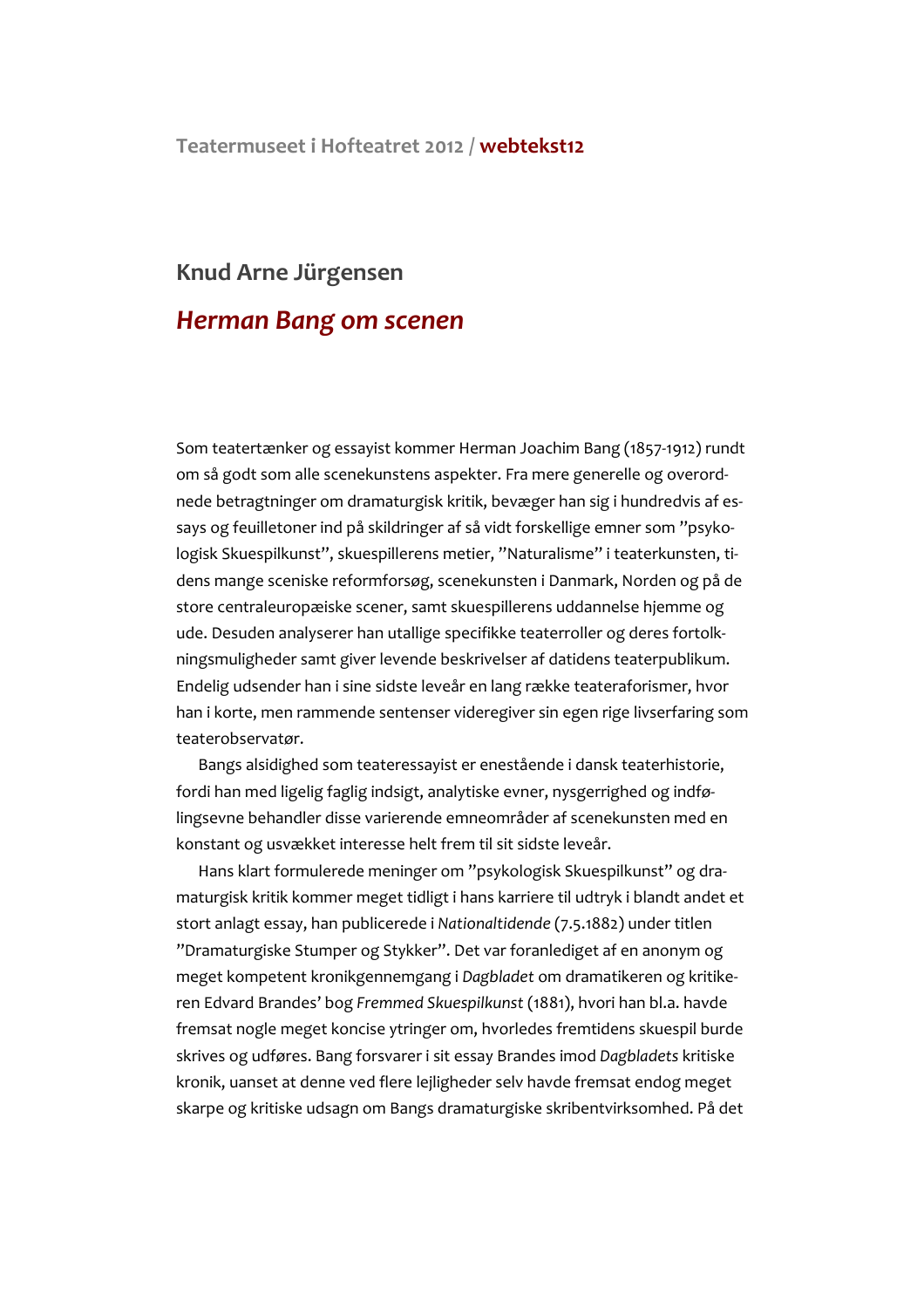personlige plan kunne Bang ikke fordrage Edvard Brandes, navnlig ikke i 1880erne, men han var til forskel fra denne altid dybt saglig når han deltog i en polemik, der som denne behandlede dramaturgisk kritik. Han støttede med sit essay i Nationaltidende derfor dybest set Brandes fordi de to var grundlæggende enige om "provinsialismen" i dansk teater. Deri ligger Bangs format.

Brandes og Bang havde da også mange sammenfaldende synspunkter om scenens kunst, og deres teateressayistik og individuelle indsats for teatret er på samme høje faglige og intellektuelle niveau. Desuden var det Brandes, der som politiker senere kom til at realisere mange af de hjertesager, Bang selv arbejdede så intenst for som skribent, hvoraf kan nævnes etableringen af en elevskole på Det Kongelige Teater og bruddet med Nationalscenens opførelsesmonopol. I sit essay fremlægger Bang en række dybt personlige betragtninger om dramaturgisk kritik, ligesom han også kommer ind på sin opfattelse af begrebet "psykologisk Skuespilkunst":

...som vi tro, at Sjæl og Legeme ere mægtig forbundne, tro vi ogsaa, at Kunstneren og Mennesket ere et, og man bliver ikke Kunstner, fordi man er mere end et Menneske, men fordi man er et rigere Menneske, mere modtagelig for alle Lidenskaber, mere følsom for alle Rørelser, mere sensibel for enhver Oplevelse. Hvad Kunstneren fortæller, har kort sagt ikke nogen Guddom, men hans eget Liv lagt ham paa Tungen. Vi drage ikke paa Eventyr paa Mælkeveien, vi blive i Livet. Materialister overalt, ere vi det ogsaa i Kunsten. [...] Der er en Forskjel paa Mennesket, der lever i os, og den Borger i et Samfund, som vi vise. Mennesket kan have Tilbøieligheder, som det mere vdre Menneske, d. v. s. Samfundsmedlemmet, bekæmper eller skjuler, men som Kunstneren aabenbarer. Kunsten gjør os aabenmundede, saa vi maskerede af Kunstnerens Maske tale om alt og Ting, som Borgeren den og den næppe vilde tilstaa for sig selv. Vor Kunst har desuden til Indhold ogsaa vort Temperaments Muligheder.

Dette er et. Og et andet er det, at det er Kunstnerens Evne at omsætte den ene Følelse til den anden. Give sin Gjennemlevelse et andet Kostume. Man kan lade sine Følelser og Lidenskaber formumme sig og gaa paa Karneval. Men bag Maskeringen forblive de dog de samme.

Denne Lære om saaledes at give sig selv d. v. s. alle sit Livs og sin Karakters Muligheder i sin Kraft, det er den psykologiske Kunstopfattel-

 $\overline{2}$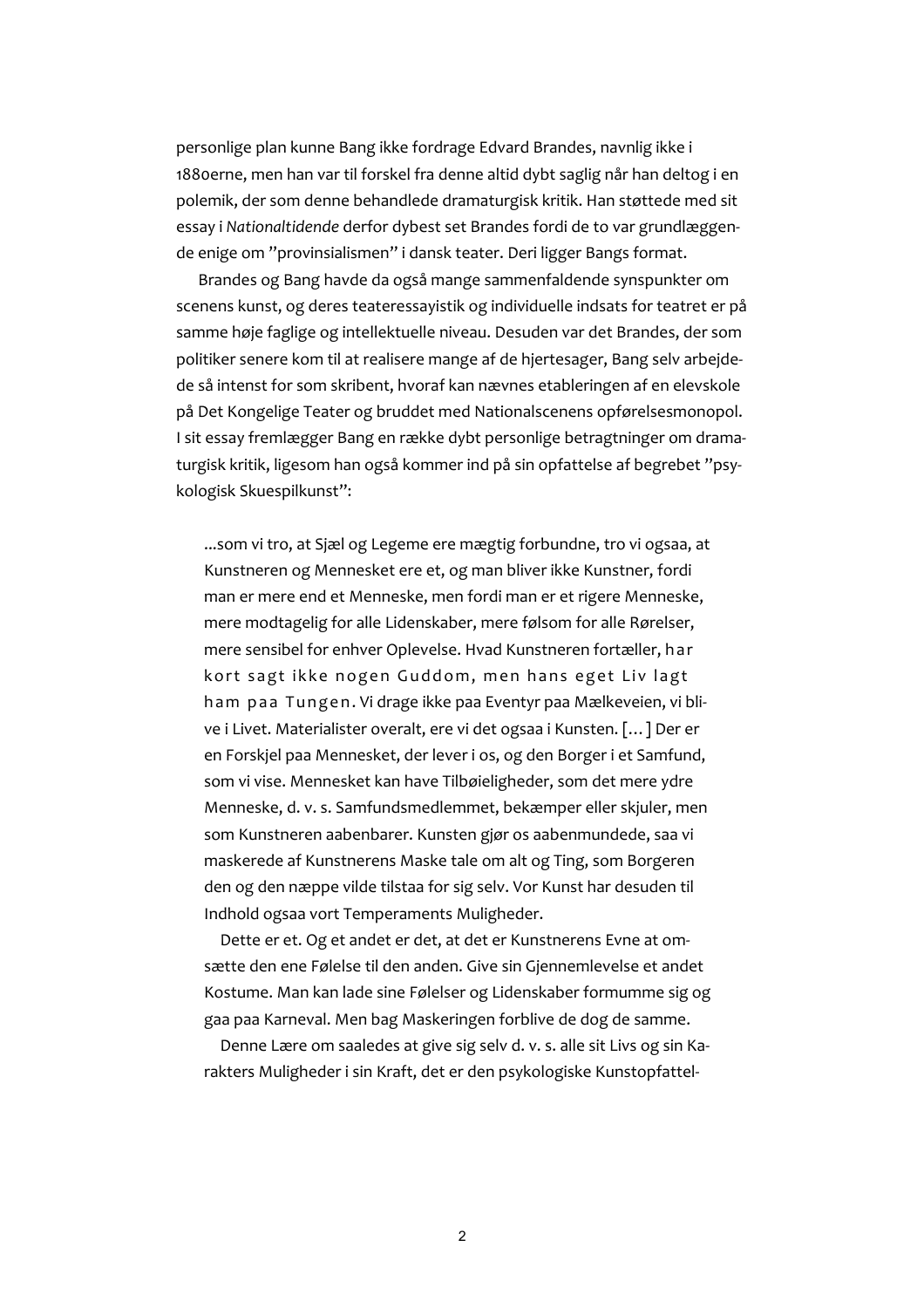ses Katekismus. Og det er derfor, at vi søge at lære Kunstneren at kjende, ved at tegne Menneskets Profil.



Den 23-årige Herman Bang siddende i positur med Sarah Bernhardt-frisure. Bernhardt havde gæstespillet på Det Kongelige Teater for første gang i 1880 og Bang var en uforbeholden fortaler for hendes kunst. Fotografi af E. Hohlenberg, København 1880.

Om skuespillerens metier har Bang ligeledes talrige debatindlæg med ofte meget personlige replikker. I en artikel i Nationaltidende (1.11.1882) fremfører han den for ham helt uundgåelige forudsætning, at skuespilleren - selv når denne optræder under dække af en maske - altid "giver og bliver sig selv". I samme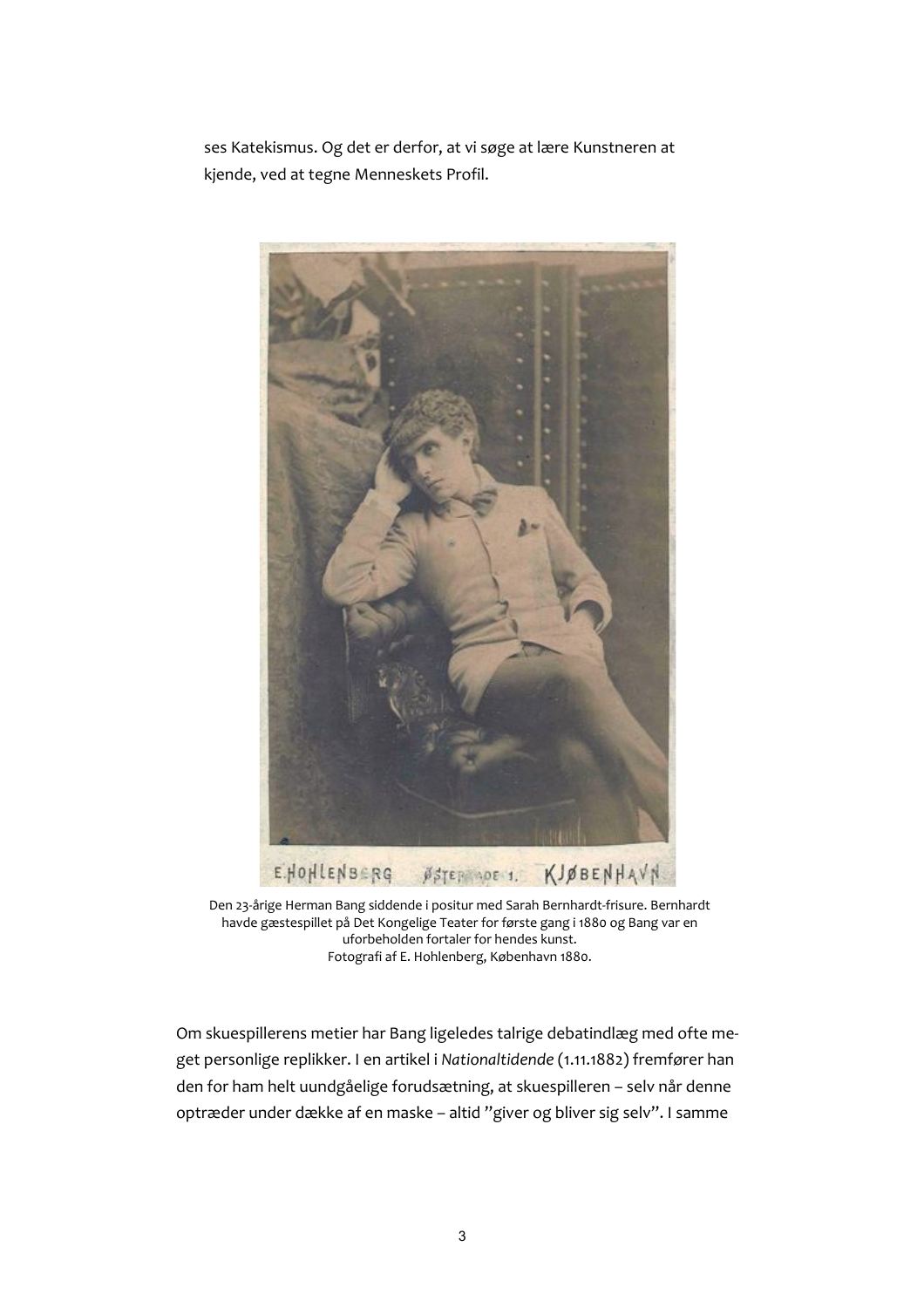artikel fremfører han synspunktet, at skuespillerens kunst først og fremmest er "en Form, hvorunder et Menneskelivs Oplevelser skænkes os". Bang synes dermed klart at distancere sig fra samtidens fremherskende opfattelse - især indenfor fransk teater - af skuespilleren som først og fremmest et reproducerende "Neutrum". Overfor dette kunstsyn står her hans klare udsagn om scenekunstnerens hele metier:

Enhver sand Kunstner giver i Virkeligheden enhver Fiber af sig selv, hele sit Menneske i sin Kunst og gjør kun Virkning paa denne Betingelse, saa Skuespilleren er ogsaa her ligestillet med alle Kunstnere.



Den 27-årige flanør i siddende positur med surtout (overfrakke) og bowler og dedikation til forfatterkollegaen: "Peter Nansen 5.3.84 Herman Bang". Fotografi af E. Hohlenberg, København 1884.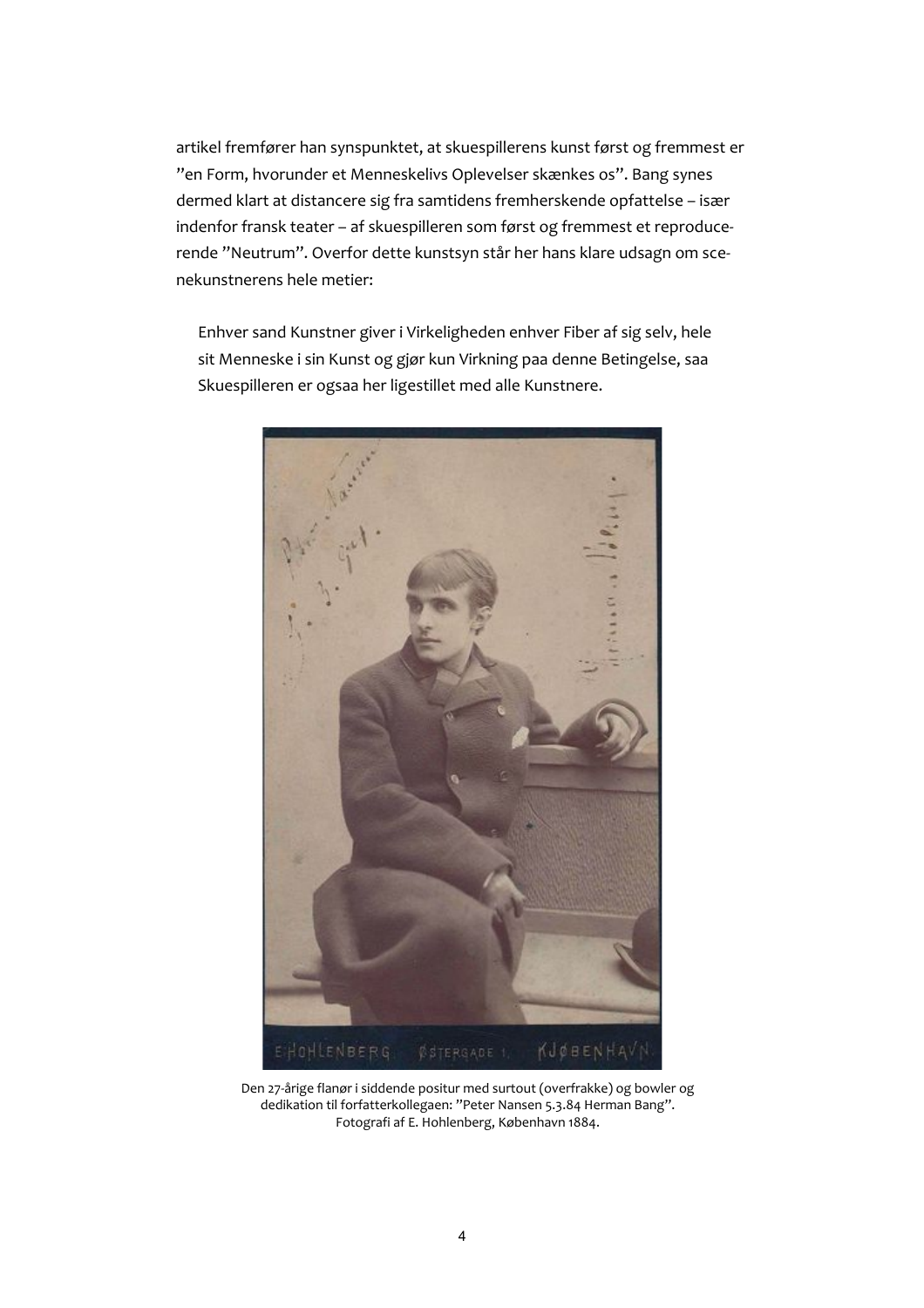Bangs opfattelse og definition af begrebet "Naturalisme" i teaterkunsten udtrykker han ligeledes tidligt i sin karriere som teateressayist. I forbindelse med en anmeldelse af den franske forfatter Louis Desprez' opsigtsvækkende bog L'Évolution naturaliste skriver han to større litterære essays i Nationaltidende. I det første (2.4.1884) bedømmer han under fællesoverskriften Nye Tider - nye Dramer datidens førende dramatikere - og her især den franske dramatiker Victorien Sardou - der karakteriseres som forfattere, hvis "Kunststykker hindre Livet i at trænge ind paa Scenen" og dermed var til skade for det "nye naturalistiske Drama", som Bang selv var en stærk fortaler for. Han sammenfatter sin definition af naturalismen i det moderne teater med disse ord:

Paa Theatret som i hele Kunsten skal Problemerne kun existere skjulte i de Menneskeskæbner, som forklares for os. Dramaet skal være et Stykke forklaret Liv - intet andet. Romanens og Dramaets Stof er det samme: Livet.

Citatet her reflekterer i høj grad Bangs lange forudgående polemik imod kritikeren Georg Brandes, hvor han heftigt angreb Brandesfløjens moderne gennembrudsmænd ved at understøtte den franske naturalismes fordringer til samtidens digtning om objektive observationer og gengivelse af virkeligheden frem for tendenslitteraturens mere ideologisk forkyndende sigte. Den moderne digter - og dramatikeren med - burde ifølge Bang snarere placere sig bag værket og lade dets virkelighedsskildring tale for sig selv. En sådan fremgangsmåde ville ifølge hans begreber fritage læseren for politisk belærende påvirkninger, så han frit kunne vurdere og drage sine konklusioner baseret på egne observationer. Bangs litteraturtekniske diskussioner med Georg Brandes om dennes normative krav var således centeret om nødvendigheden i den moderne litteratur af en mere anonym og mindre forfatterformidlet fremstilling i den moderne litteratur. Allerede i 1879 udtalte Bang således i indledningen til essaysamlingen Realisme og Realister, hvad der kom til at gælde for hans eget hele forfattervirke - også som teateressayist:

... jo samvittighedsfuldere en Forfatter stiller sig til sin Opgave, desmere forsvinder han jo bag sit Billede.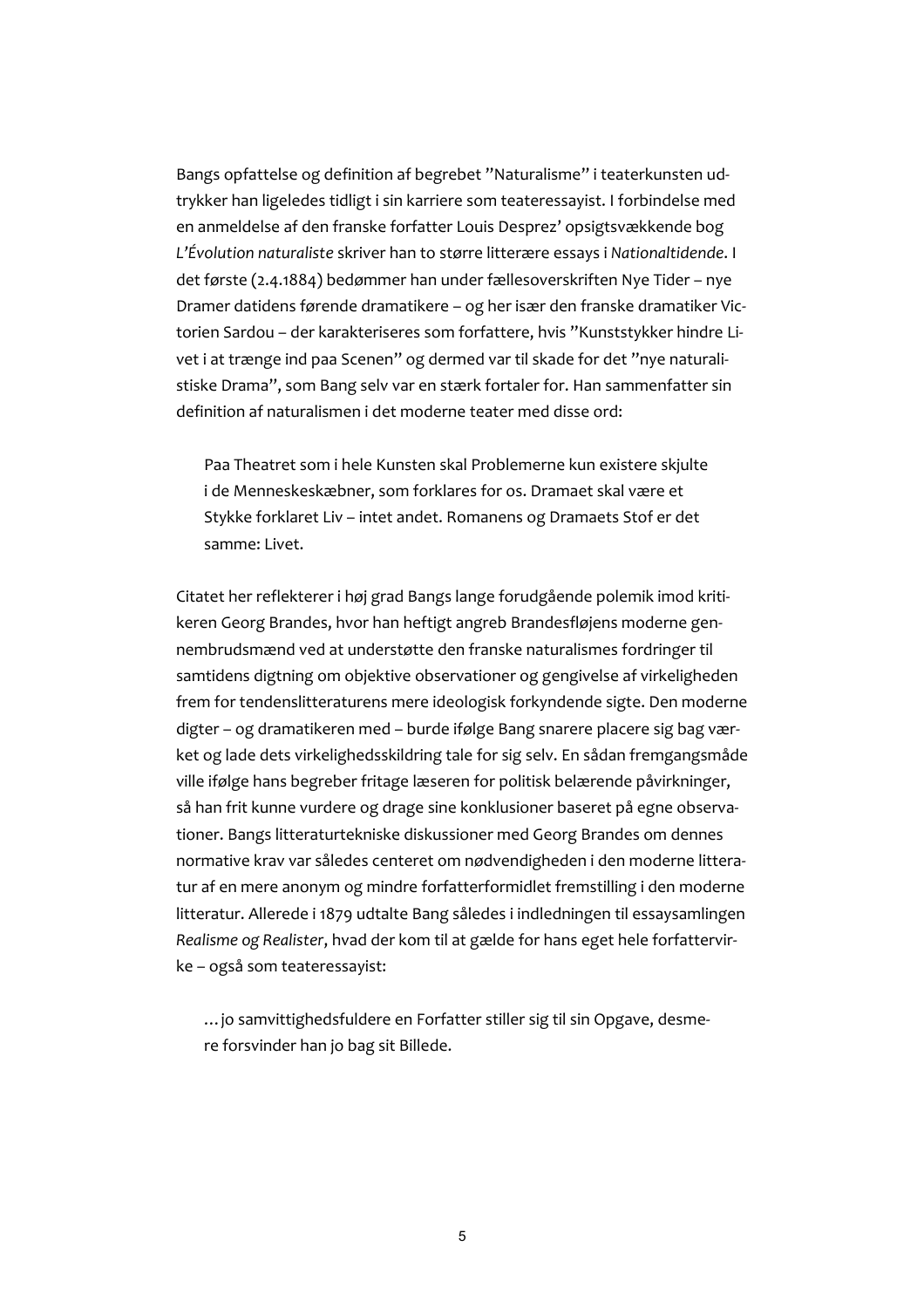I sit essay i Nationaltidende (2.4.1884) bringer Bang tillige en klar lovprisning af Ibsens "naturalistiske" samtidsdramaer, men forudser samtidig deres svagheder over for fremtidens publikum:

Henrik Ibsen er det polemiske Drama selv. Han ved det, og han vil ikke andet. Hans Produktion er et Hærtog mod Samfundet, hans Skuespil bliver alt mere og mere Polemik i Dialogerne, en Krig paa Kniven mod det hele Samfund, hvis Idéer han hudfletter, hvis Svagheder han blotter, hvis Mangel paa Konsekvens han pisker. Men under dette Hærtog gaar det Ibsen som [Alexandre] Dumas [fils]: hans Personer bliver Idéer. Mægtigt som hans Geni er, former han sine Tankefigurer ud til overnaturlig Størrelse, og han viser os i hver enkelt Person en Egenskab i forstørret Maalestok. Hans Dramaer bliver saaledes paa en vis Maade dybere end Livet - men, naar Polemikens Hede en Gang er forgaaet, den Hede, som nu giver Værker en Glød, vil disse Skuespil med deres imod hinanden førte Tanker ogsaa blive koldere end Livet.

Naar de Spørgsmaal, som nu levendegiør de Ibsenske Stykker, i Tiden er døde og erstattede af andre, vil der af dette store Genis Arbeide være tilbage en stor Del Avner og midt mellem alt dette, som en anden Periode, der er optagen af andre Spørgsmaal, vil skubbe til Side, vil man finde endnu lige levekraftigt det enkelte, der er fralokket Livet uden Tanke om Polemik uden direkte Ønske om at forbedre eller reformere Samfundet.

I samme essay anviser han til slut vejen for den ny tids naturalistiske forfattere, idet han giver det fremstormende naturalistiske teater følgende karakteristik:

Den Dag, da de nye Forfattere uden at føre i Marken anden Polemik end den, der ligger i Skildringen selv, gribe Livet og skænke os det sande Billede paa Scenen, vil Publikum opsøge disse nye Dramaer. Men endnu have vore dramatiske Forfattere kun naaet Overfladen af Livet, og efter at have ladet Situationen og Spænding i Stikken, eie de kun Dialogen til at bøde paa, hvad de have forladt. Thi den sjælelige Dybde, den store Klarhed i Karakteren, have de ikke opnaaet.

Det fremgår her klart, at naturalisme for Bang mere var en litterær tendens end en egentlig kunstskole. I forbindelse med premieren på Dagmarteatret af den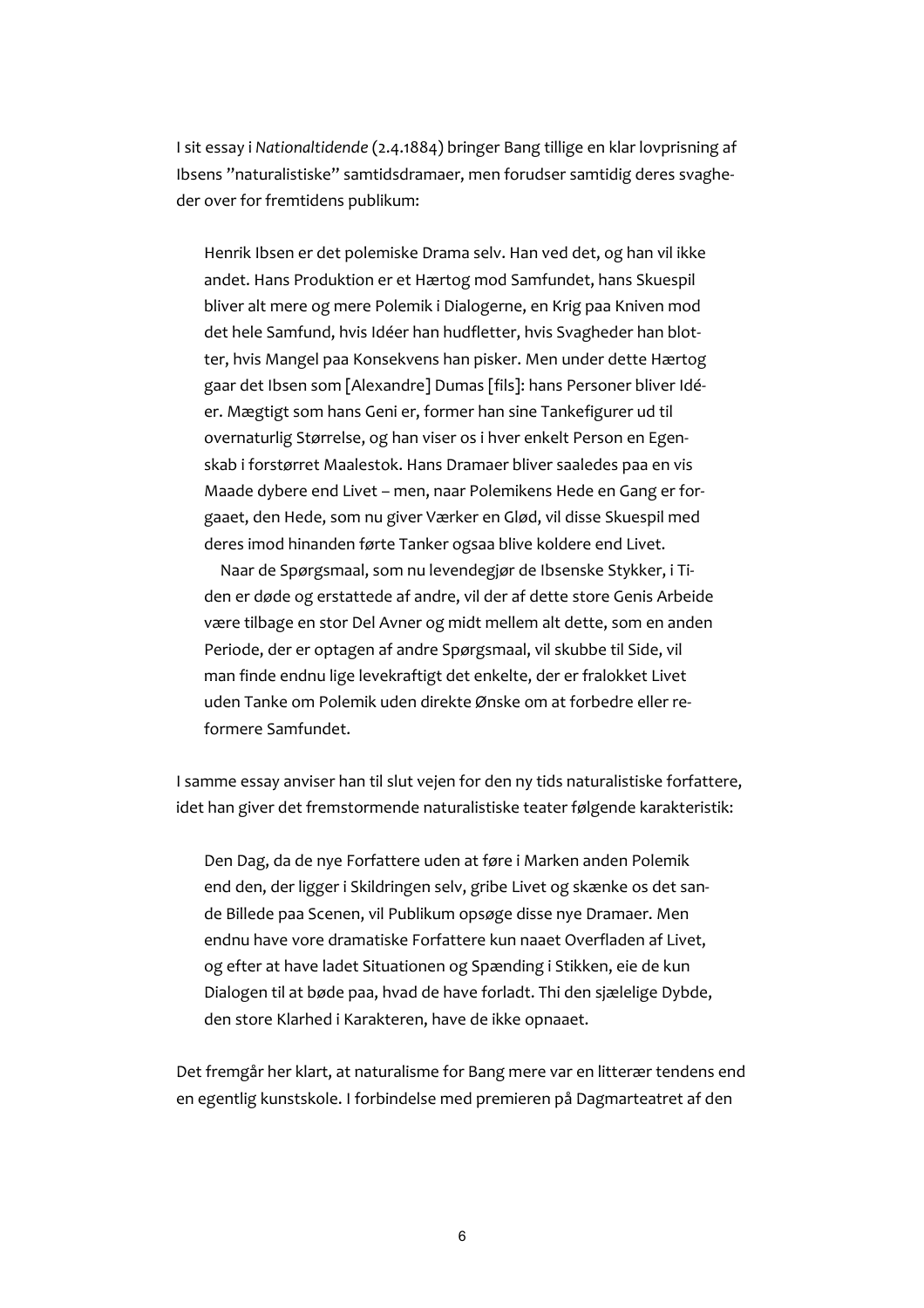franske dramatiker Henri Lavedans skuespil i 3 akter En Kamp (Un duel) kommer han i en forestillingsanmeldelse i dagbladet København (8.9.1905) yderligere ind på, hvad han personligt opfattede som scenisk naturalisme. For Bang var det i høj grad et spørgsmål om, at lade "det skiftende Hjærtets og Nervernes Liv" skinne igennem", ligesom når "Blodet lyser i en hvid Haand, der holdes for en Lampe". Hans forståelse af begrebet naturalisme inden for teatrets kunst fremstår her i sin mest lysende klarhed:

Der tales [...] dæmpet og der bruges saa lidet Stemme, at det næsten falder trangt at høre. Der ageres med ret faa Bevægelser og der spares paa alle Virkninger. Der samtales jævnt og Tonefaldet er vort - som til daglig. Men, mine Damer og Herrer, som vandrer rundt paa Scenerne, Kunsten er ikke det daglige. Den er Billedet af og rummer Lidelsernes og Glædens Helg, hvor Sjælene er stærkere spændte, hvor Tilstaaelserne er brattere, Taarene uvilkaarligere og Nerverne som Buer, hvorfra Pile flyver. Og, for det andet, der kan og der skal tales og væres "naturligt". Man behøver ikke at skrige, og man behøver ikke at fægte med Armene og at stirre med et Par runde Øjne er højst unødvendigt.

Men Sjælenes og Sindenes evindelige Straalebrydninger skal gennemskinne hvert dæmpet Ord, og det skiftende Hjærtets og Nervernes Liv skal lyse gennem det stille Væsen som Blodet lyser i en hvid Haand, der holdes op for en Lampe. Et vidt og dybt, et hartad ubegrænset Kendskab til den menneskelige Sjæl maa skabe de evigt vekslende Betoninger, der gennemiler denne naturlige Tale, som Nerverne gennemiler det levende Legeme.

-- Sammensat af en ustandset Vekslen Lys og Skygge, maa denne naturlige Tale være, for at bringe Bud om det meget sammensatte Menneske.

Det var således vigtigt for Bang igen og igen at understrege, at scenisk naturalisme udgjorde en art dramatisk sandhedsskole. For ham var teaterkunstens naturalisme en form for skærpet realisme, der uanset at den bevægede sig i klar samfundsdebatterende retning, først og fremmest burde forblive en menneskefremstillende og psykologisk sand kunstform.

Når Bang observerede sin tids nyeste tendenser inden for teatrets verden, var det med lige stor interesse for de danske og skandinaviske teaterforhold, som for hvad der rørte sig ude på de store europæiske scener. I Danmark frem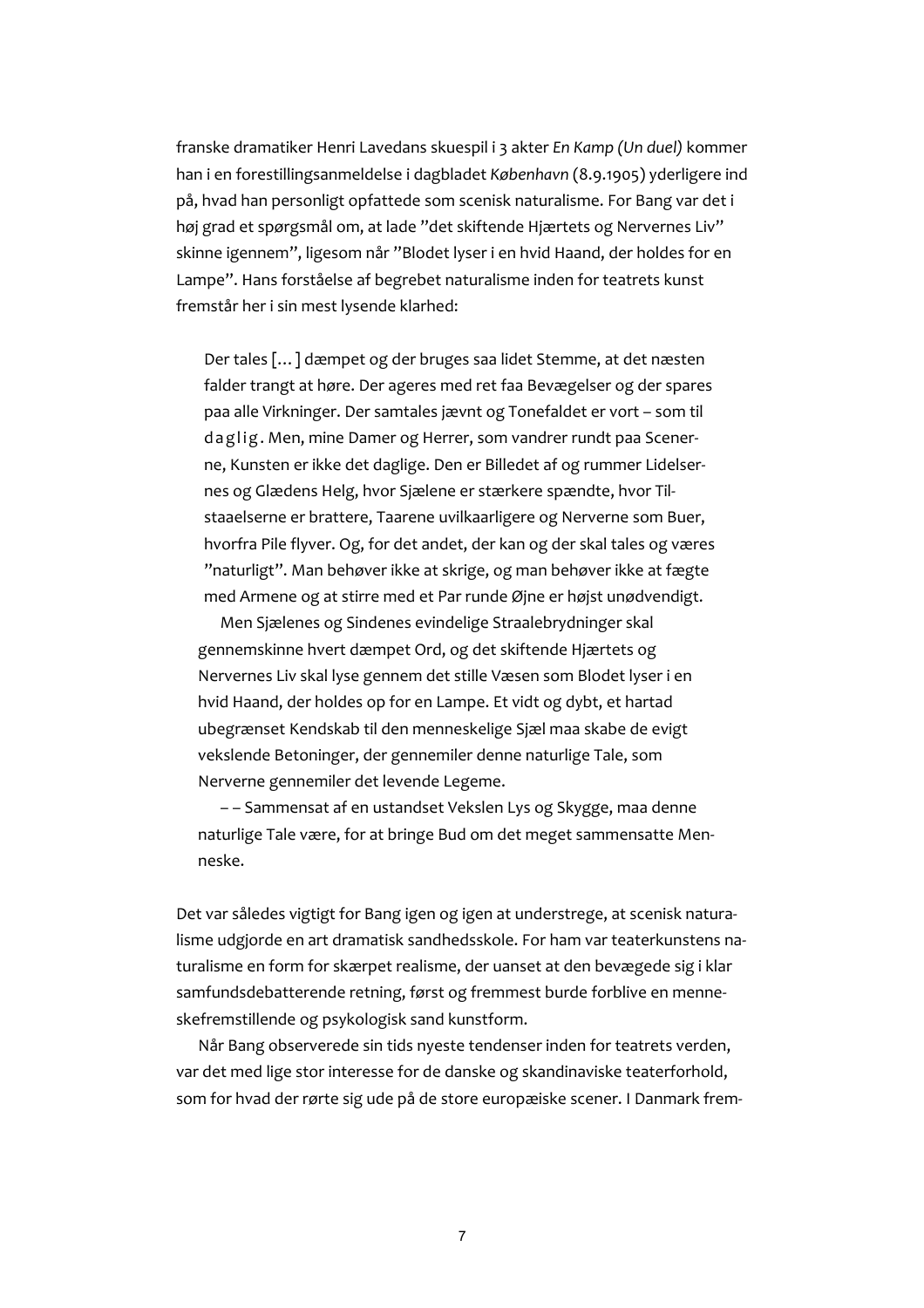står han som en af de mest centrale formidlere af sin tids danske teater gennem mere end tre årtier. Efter at have skrevet om repertoiret og udviklingen på samtlige betydende danske teatre fra slutningen af 1870erne og frem til begyndelsen af det 20. århundrede opsummerer han i sommeren 1907 forholdene for dansk skuespilkunst i et større essay, hvor han med velovervejet tilbageblik over sin tid som teateressayist og -kritiker peger på den uomgængelige nødvendighed, at dansk teater måtte tillægge sig en mere realistisk spillestil. I månedsskriftet Gads danske Magasin (juli, 1907) fremfører han således en række betragtninger, der mere end antyder, at Bang følte dansk skuespilkunst stod over for sin måske mest afgørende skillevej ved det ny århundredes begyndelse:

[...] paa intet Punkt er dog Afspærringen og Ensidigheden saa komplet som paa vort Teater. Ikke blot selve Scenens Kunst, men alt dens Tilbehør, dens Dekorationer, dens Udstyr - dens Alt er saa upaavirket af Fremmedlands sidste Erfaringer, Forsøg, Stilbestræbelser, at vort Teater for Øieblikket virker som selve Torneroses Slot.

I samme essay, som var foranlediget af den norske skuespillerinde Alma Fahlströms iscenesættelse af Ibsens Et Dukkehjem på Casinoteatret i København, påpeger Bang, hvorledes den samlede danske teaterverden – ham selv medregnet som sceneinstruktør – måtte tage tidens ny og "strenge Puritanisme" til sig:

Vi har gennem mange Aar paa Scenen opdrevet en Stil, der bilder os ind, at vi meget dannede altid er lige dannede og "dannede". Vi ejer en Sky for Overdrivelsen, der efterhaanden har ladet os glemme, at Tilværelsens største Øjeblikke er Overmaalets og Overdrivelsens Øjeblikke. Gengivelsen af Overdrivelsernes Valg er derfor Kunstens sidste Maal, som den ikke maa lade i Stikken.

Og til denne Gengivelse slaar Afdæmpethed og Afdæmpning og Stilfærdighed ikke til.

De Største blandt vore Fremstillere - som er blandt Samtidens Store - virker indenfor denne Stil ved at inderliggøre. De fyldes med Sjæl, der sitrer paa deres Ansigt og i deres Ord.

Men kan det nægtes, at vore Skuespilkunst under denne Udvikling alt mer og mer tvinger alting ind efter, der, hvor dog selve Skuespil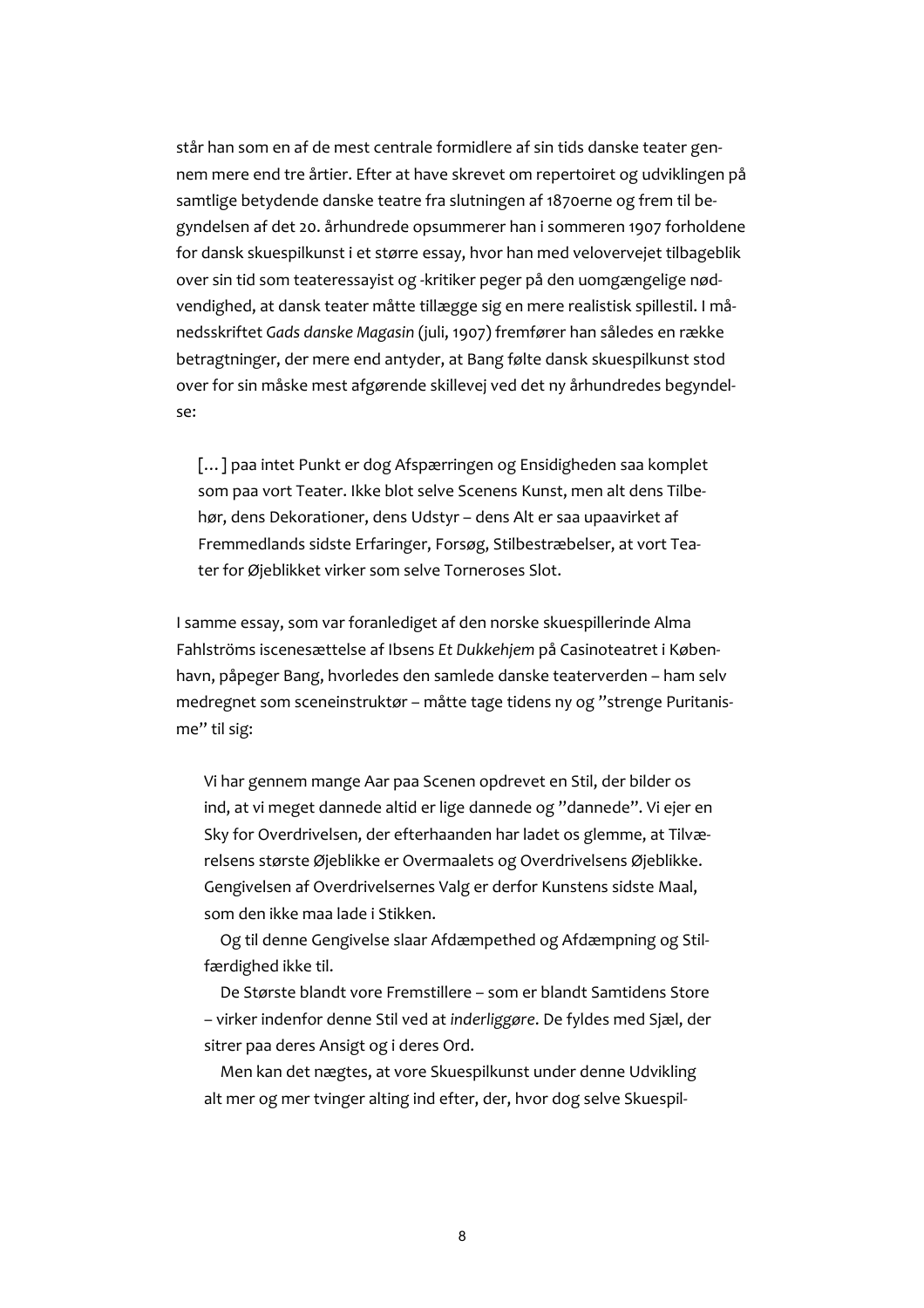kunstens Væsen er den mangfoldige ydre Tilkendegivelse. Ikke, hvad vi tvinger tilbage og ind i os, men hvad vi lader strømme stærkt ud fra vort Væsen i levende Udtryk - giver Fremstillingskunsten Vælde og Magt.

Den Dæmpethed, der er blevet vor Stil, snører Halsen om paa Styrken og paa selve Sandheden. Som al "Stil" er den bleven glemsom overfor Livet, og den forvansker de Værdier, som Kunsten skal forvalte.

De Største forbliver rige trods denne Stil. Men deres Rigdom vil øges den Dag, de bryder den.

Allerede de Næststørste forarmes i denne Kunstskole, som vi alle har været med til at gøre netop til en Skole, og som vi alle nu maa anspænde os for at - bryde og forlade [...] Vi maa i vor Kunst erindre ogsaa de Dage, hvor vi er en Kende, ogsaa vi er en Kende mindre velopdragne og mere oprindelige.



Herman Bang som 42-årig på Folketeatrets scene i 1899 sammen med de skuespillere han samme år instruerede for Betty Hennings Tournéen. De fotograferede er (fra venstre) Hallander Hellman, Holger Hofman, Albrecht Schmidt, Julie Møller, Bang, Betty Hennings og Johannes Nielsen. Fotografiet er den tidligste kendte totalsceneoptagelse af en Bang-iscenesættelse i Danmark, med ham selv på scenen. Fotografi af Christensen & Morange, København 1899.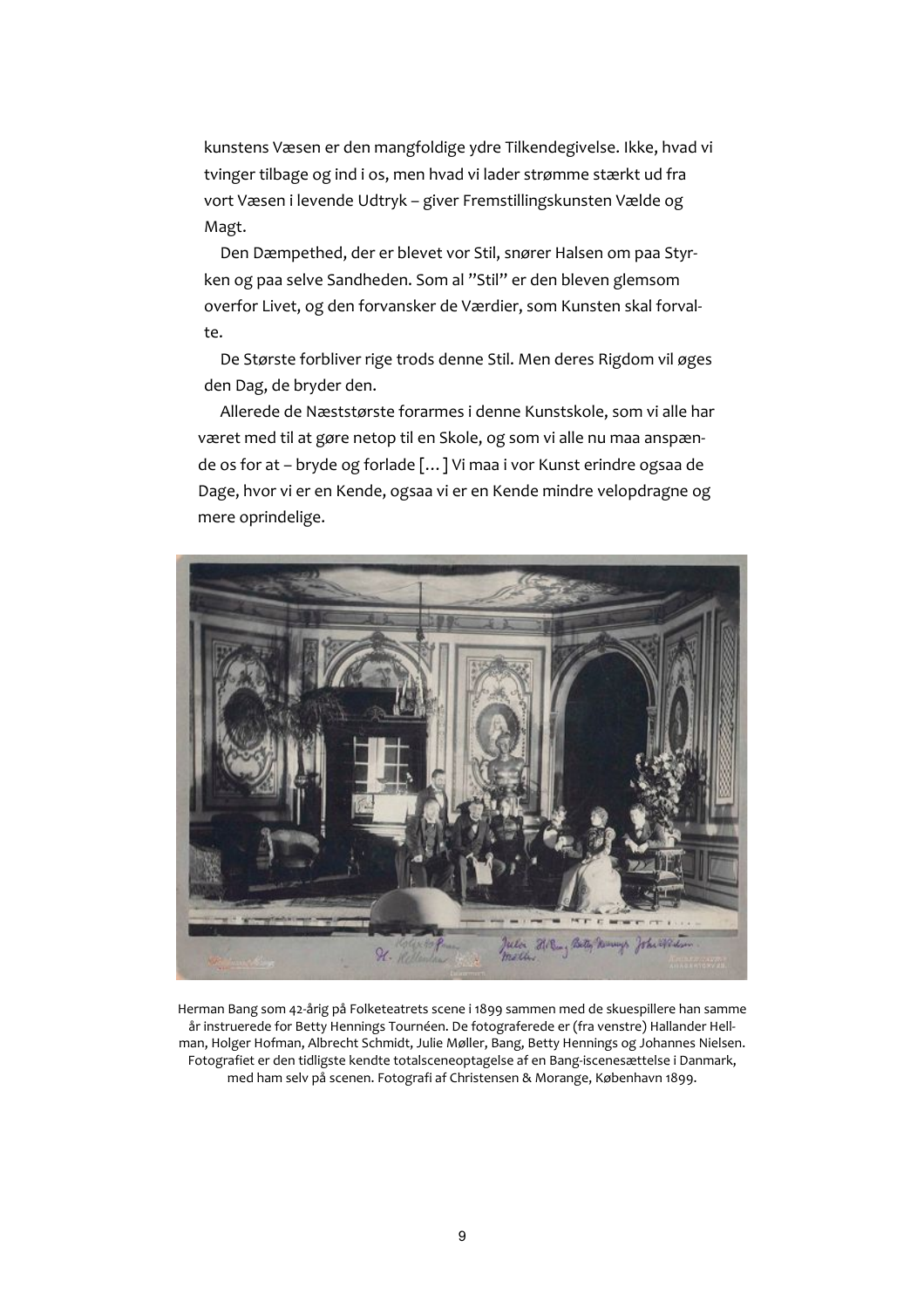At Bang ved slutningen af sin livslange beskæftigelse med teatret ikke var udpræget optimist på skuespilkunstens vegne, fremgår klart af flere af hans sene essays. Kendetegnende for teatertænkeren Bang er dog, at uanset hvor lidt optimistisk han end så fremtiden for dansk skuespilkunst, så undlod han aldrig at anvise konkrete initiativer til fremme af den sande og menneskefremstillende scenekunst. I månedsskriftet Det ny Aarhundrede (februar, 1908) antyder han i indledningsafsnittet til et af sine vægtigste teateressavs nogensinde selv, hvorfor hans sene refleksioner om skuespilkunstens tilstand og fremtid ved begyndelsen af det 20. århundrede kan betragtes som Bangs åndelige testamente om teaterkunsten og dens hele mission:

En Nedgangstid er inde for Skuespilkunsten. Den, som i de sidste femten Aar saa' forskellige Sprogs og Samfunds Theatre, kan ikke undgaa at se det: vi er i en Bølgedal, og den fremstillende Evne er svækket. Grundene er mange og mestendels selve Livets: Det er selve det moderne Liv. som langsomt men uimodstaaeligt berøver Skuespilkunsten dens Udtryksmidler.

Hvis dette i første Øjeblik kunde klinge som en Paradoks, vil det dog for den, som undersøger det nærmere, vise sig fuldkommen sandt, og medens de virkelige Grunde til Fremstillingskunstens Nedgang fremlægges, vil man fuldt forstaa, hvor alvorlig og hvor dvbtindgribende Krisen er. Maaske vil da denne Forstaaelse ogsaa føre os til at skimte og forberede de nye Veje, som ene kan føre til Genfødelse og en fornyet Rigdom for en Kunst, som er og bør forblive den højeste af alle Kunster, fordi dens Middel er det højeste af Midler: selve det menneskelige Legeme.

Med udgangspunkt i "det moderne Menneske" og "det moderne Liv" analyserer Bang her nogle af de væsentligste årsager til, at scenekunsten – efter hans opfattelse - var i dyb krise. Han gennemgår såvel menneskets som skuespillerens livsbetingelser i en tid, der karakteriseres med ord som: "Det moderne Liv er anlagt paa Maskindrift. Fabrikken og Masseproduktionen er dets Maal og dets Symbol. Ogsaa Menneskenes store Mængde udgaar af Tidens Ovn som Fabrikata - et Slags Fajance, hvor den ene graa Tallerken er ganske lig den anden".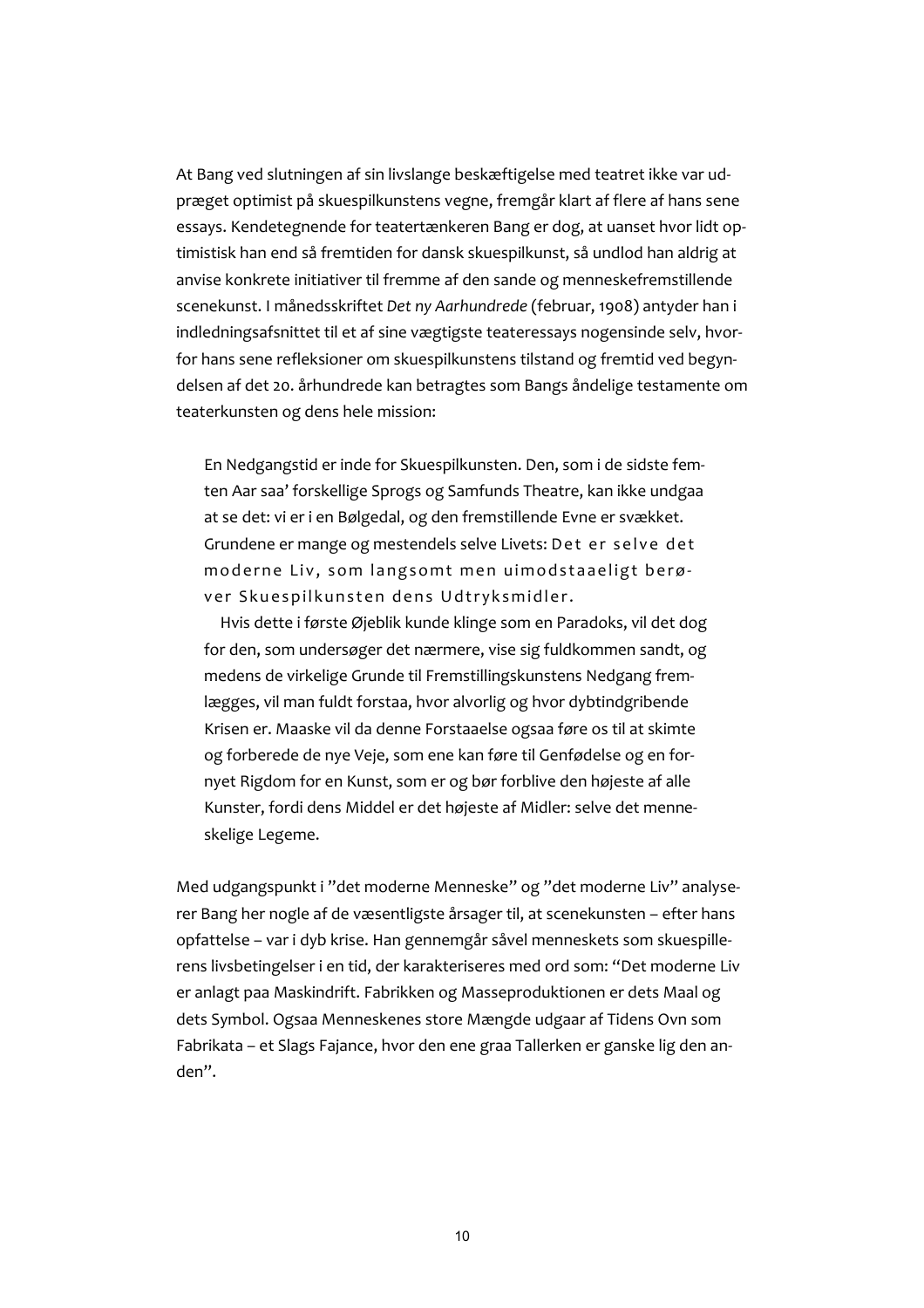I forsøget på at "skimte og forberede de nye Veje, som ene kan føre til Genfødelse og en fornyet Rigdom for en Kunst, som er og bør forblive den højeste af alle Kunster, fordi dens Middel er det højeste af Midler: selve det menneskelige Legeme", påpeger han tillige nødvendigheden af, at understøtte "det intime Teater"<sup>1</sup> og derigennem genfinde den "fremstillende Kunsts" sande væsen. Han påskønner i samme forbindelse de konkrete initiativer, der var gjort med oprettelsen af de mange intimscener i Paris og Berlin, som i hans øjne var scenekunstens redning. Ligeledes forsvarer han "Menneskefremstillingens Kunst" som det vigtigste "Middel" til menneskets selvforståelse, idet han som dansk og international - teateressayist her konkluderer:

Vor indre Selvstændighed og Særlighed er truet, men den er ikke tilintetgjort. Og hvad Skuespilleren angaar, da vil han - hvis han forlader alt det traditionelle og alle Haandværkets Fif og vender hjem til lagttagelsen af sig selv og af de andre - opdage og se, at, trods al ydre Lighed, giver vor ulige Sjæl sig endnu bestandig særlige og ulige Udtryk og, tvers gennem Masken, som Samfundet og vor Efterlignelsestrang har klistret over vort Ansigt, forraader vi os endnu saaledes, som Menneskene alle Dage har forraadt sig: I Blik forraader vi os. I Miner forraader vi os. I Bevægelser forraader vi os. I vor Stemme forraader vi os. I alt det, med andre Ord, som er og var og altid vil forblive Skuespilkunstens Midler, Midlerne, hvorved den fremstillende Kunst afdækker og aabenbarer den menneskelige Sjæl.

Sine personlige idealer om hvad der er ægte scenekunst vender Bang gentagne gange tilbage til i sin teateressayistik. Om disse idealer nogensinde blev helt og fuldt indfriet i de hundredvis af forestillinger, han nåede at overvære i Danmark og udlandet kan næppe besvares. At hans visioner om teatret og dets mission lå klart for ham fra begyndelsen af hans virke som essayist er derimod hævet over enhver tvivl. Og at han aldrig gav køb på disse idealer står heller ikke til diskussion. Om teatrets dybeste mission udtaler han sig meget koncist i en af sine tidligste ugekronikker i Nationaltidende (27.11.1881), hvor han leverer en regulær svada mod datidens teater, dets stærke traditionsbundethed og "slappe Publikum". Disse ytringer kan stå tilbage som et fællesudtryk for Bangs aldrig

<sup>&</sup>lt;sup>1</sup> Bang henviser her til den franske skuespiller og teaterleder Aurélien-Marie Lugné-Poës Théâtre L'Oeuvre i Paris. Det havde han stiftet nært bekendtskab med og arbejdet for som sceneinstruktør i 1890erne.